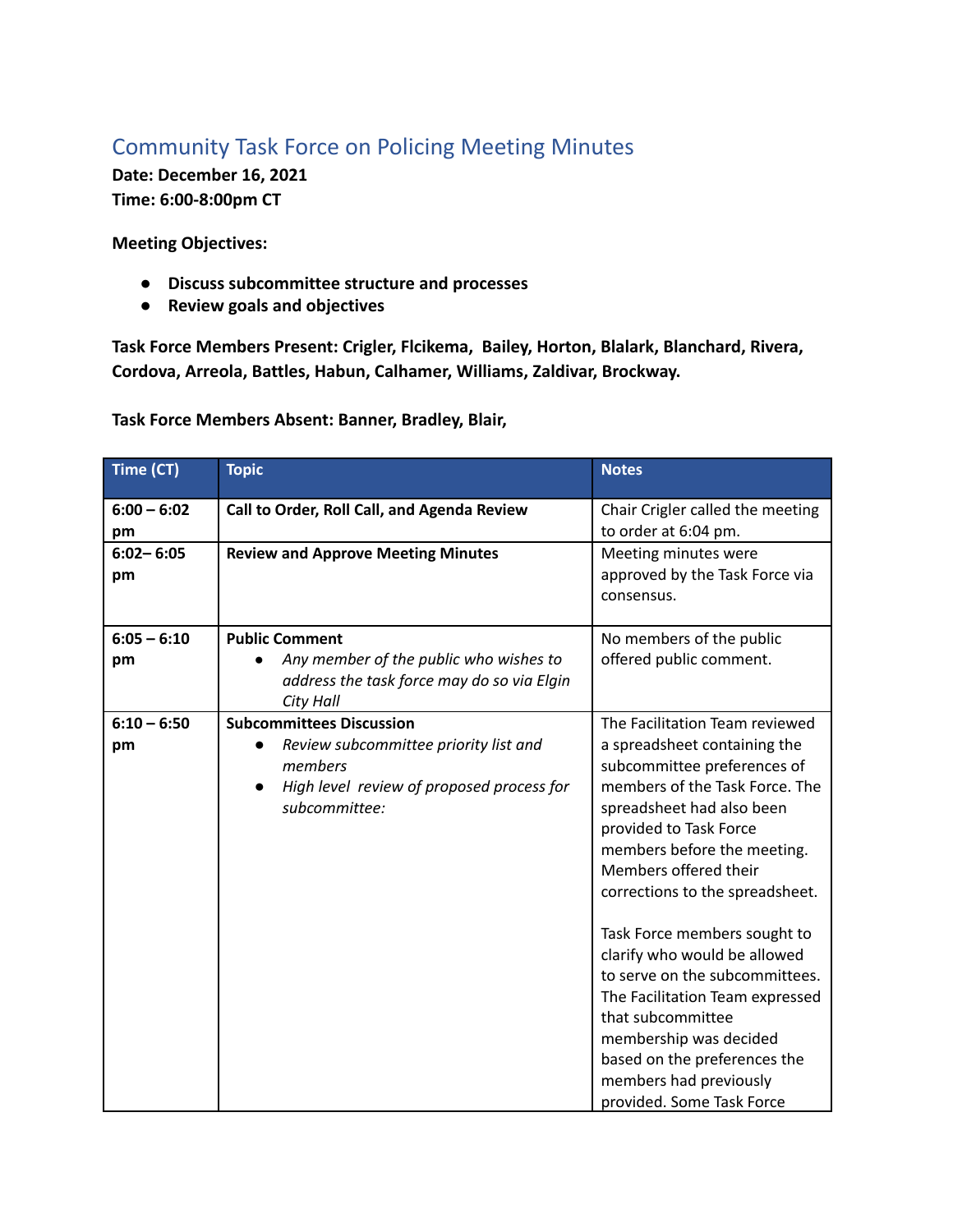|  | members, beginning with<br>member Flickema, began to<br>suggest that subcommittee<br>membership should be<br>narrowed to only those<br>members who stated the<br>subcommittee was one of their<br>preferences.                                                                                                                                                                                |
|--|-----------------------------------------------------------------------------------------------------------------------------------------------------------------------------------------------------------------------------------------------------------------------------------------------------------------------------------------------------------------------------------------------|
|  | The facilitation team then gave<br>a proposed process for the<br>subcommittees. The proposed<br>process was that<br>subcommittees would develop<br>recommendations, appoint a<br>representative to present the<br>recommendations to the<br>greater Task Force for approval,<br>and then present the<br>recommendations to the City<br>Council.                                               |
|  | The Facilitation Team also<br>presented a set of proposed<br>goals for the subcommittees.<br>These included 1.) that<br>subcommittees should be a<br>place for sharing lived<br>experience, 2.) develop a<br>process/structure, 3.) should<br>prioritize a review of police<br>policy, 4.) identify community<br>input opportunities.                                                         |
|  | Task Force members again<br>voiced their concern that<br>subcommittee membership<br>would be too fluid and would<br>impede efficiency. Several<br>members expressed a desire<br>that subcommittee<br>membership be restricted but<br>that other interested Task Force<br>members could be allowed to<br>attend subcommittee as<br>observers. Task Force member<br>Calhamer suggested that the |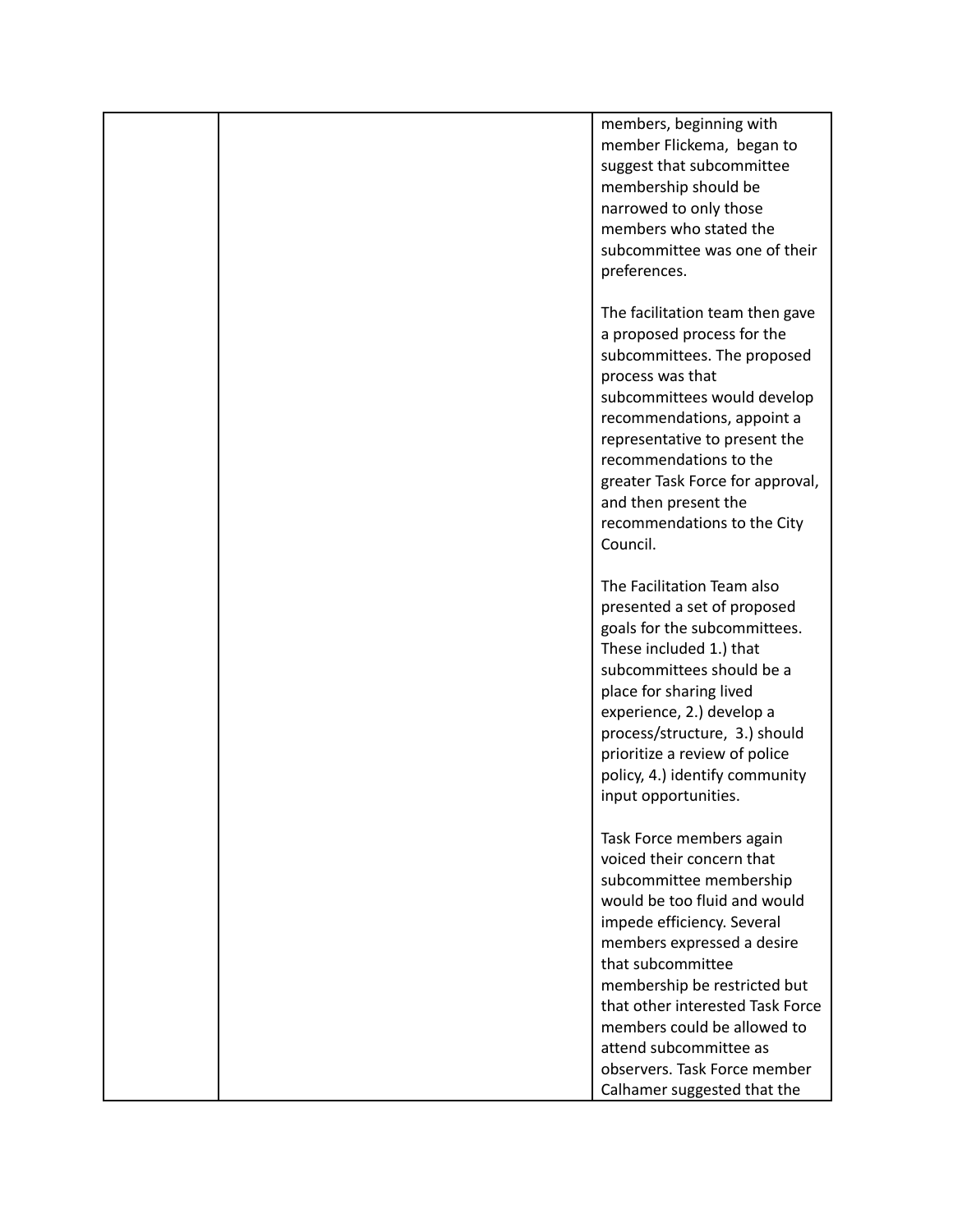|                     |                                                               | Task Force follow Robert's rules<br>of order and create<br>individuated subcommittees<br>that are distinct from the<br>whole body but report back to<br>the whole body.                                                                                                                                                                                                                                                                |
|---------------------|---------------------------------------------------------------|----------------------------------------------------------------------------------------------------------------------------------------------------------------------------------------------------------------------------------------------------------------------------------------------------------------------------------------------------------------------------------------------------------------------------------------|
|                     |                                                               | Chair Crigler called a vote on<br>applying Robert's Rules of<br>order to the operation of<br>subcommittees. The ayes<br>included members Flickema<br>Crigler, Calhamer, Zaldivar,<br>Williams, Bailey, Horton,<br>Blalark, Blanchard, Rivera,<br>Arreola, and Battles. Member<br>Cordova abstained and<br>Member Brockway was<br>opposed. The ayes<br>outnumbered the<br>nay/abstentions and Robert's<br>Rules of Orders were adapted. |
| $7:17 - 8:10$<br>pm | <b>Break</b>                                                  | All                                                                                                                                                                                                                                                                                                                                                                                                                                    |
| $8:10 - 8:14$<br>pm | Discussion of Topics to be Covered in<br><b>Subcommittees</b> | When the Task Force<br>reconvened members who had<br>further corrections to their<br>subcommittee preferences<br>gave edits to the facilitation<br>team. In addition, the Task<br>Force member agreed that the<br><b>Facilitation Team would</b><br>conduct scheduling over email<br>during the break in meetings<br>over the holidays.                                                                                                |
|                     |                                                               | The Facilitation Team then<br>called for Task Force members<br>to voice what kinds of<br>questions/topics they hoped<br>would be covered in<br>subcommittees. Some of the<br>suggested topics and questions<br>included: what is the intended<br>impact of EPD?, how does the<br>EPD respond to mental health<br>calls?, What are the causes of                                                                                        |